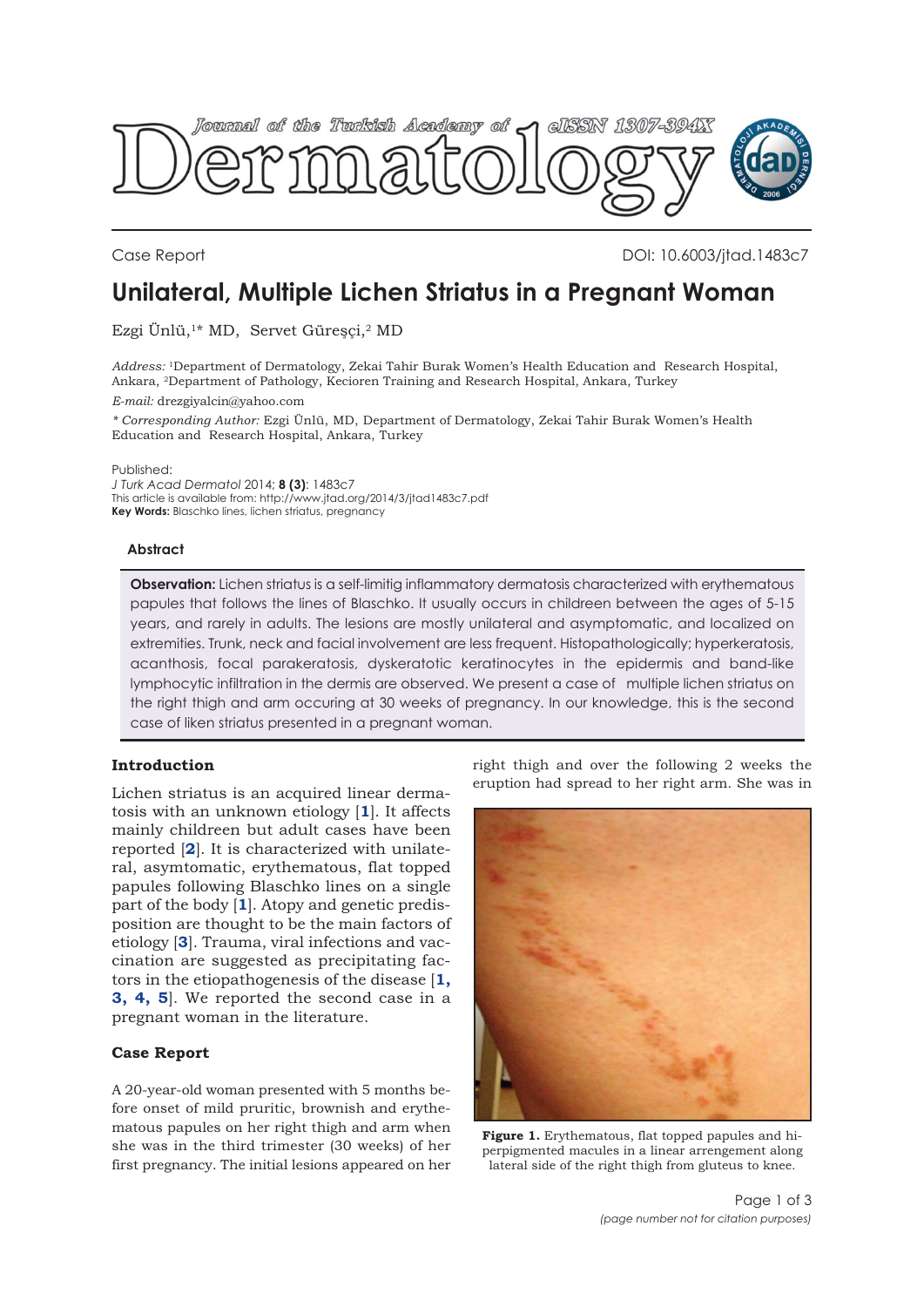<span id="page-1-0"></span>good health. There was no history of atopy. Her family history was unremarkable.

On physical examination, erythematous, flat topped papules and hiperpigmented macules were observed in a linear arrengement along the lateral side of the right thigh from gluteus to knee (**Figures 1**[\)and her right upper extremity from axilla to](#page-0-0) upper arm. There was no involvement of oral-genital mucosa and nails.Routine laboratory tests were normal.Histopathological examination of incisional biopsy specimen of the papules revealed focal parakeratosis, acanthosis and necrotic keratinocytes in the epidermis. Band-like lymphohistiocytic infiltration was observed in the papillary dermis (**Figure 2**). The infiltrate was marked around hair follicles.Clinical and histopathological findings were consistent with liken striatus. Because of multiple lesions and mild pruritus, topical corticosteroid oinment was started and the patient was kept under follow-up.

#### **Discussion**

Lichen striatus is an acquired, linear dermatosis characterized with erythematous papules. The distribution of the lesions corresponded to the lines of Blaschko. It is mainly asymtomatic in childreen but in adults the lesions tend to be more itchy [**[6](#page-2-0)**]. The disease is more common in women [**2**]. Although the main localization is extremities, trunk and face involvement have been described [**[2,](#page-2-0) [7](#page-2-0)**]. The eruption is mostly localized on a single part of the body, multiple lesions are so rare [**8**]. In our case, the lesions are observed on the right upper and lower extremities. Nail involvement of the disease is rare, but when present tend to be persist longer than the skin eruption. It is mostly diagnosed on the nails of hand. Nail abnormalities may include nail-bed hyperkeratosis, pitting, longitudinal ridding, shredding, punctate leuconychia, striate leuconychia, onycholysis and logitudinal fissuring [**[9](#page-2-0)**].

Histopathologically, acanthosis, focal parakeratosis and spongiosis, necrotic keratinocytes in the epidermis and band-like infiltration of lymphocytes in the dermis are observed [**1**]. It may be difficult to differentiate lichen striatus from lichen planus. Histopathological features are useful for differentiation of these diseases. Intercellular edema, focal parakeratosis, lymphohistiocytic infiltration with deep and



**Figure 2.** Band-like lymhohistiocytic infiltration in the papillary dermis (HEX100)

superficial adnexal involvement are present in lichen striatus [**[10](#page-2-0)**]. Lichen planus differentiate itself from lichen striatus for being more pruritic and involving oral-genital mucosa.

The etiopathogenesis of the disease is unknown. It is thought to be a cutaneous mosaisism due to a postzigotic somatic mutation. It is characterized with the presence of abnormal clones of keratinocytes [**1**]. Some enveronmental factors such as trauma, viral infections, BCG and HBV vaccinations have been reported as precipitating factors [**1, [3,](#page-2-0) 4, 5**]. These factors may induce the loss of immunotolerance towards keratinocytes resulting in a Tcell mediated inflammatory reaction. In our knowledge, in the literature only one case of lichen striatus occuring in the third trimester of pregnancy have been reported. Pregnancy was reported as a precipitating factor for lichen striatus due to triggering an autoimmune response [**7**]. In our case, there was no other precipitating factor except pregnancy.

Lichen striatus tend to be improved within 9 months spontaneously [**[8](#page-2-0)**]. If the lesions are pruritic and don't regress for a long time, topical corticosterod oinment or calcineurin inhibitors are applied.

#### **References**

- 1. Stepherd V, Lun K, Strutton G. Lichen striatus in an adult following trauma. Australas J Dermatol 2005; 46: 25-28. PMID: 15670174
- 2. Fogagnola L, Barreto JA, Soares CT, Marinho FCA, Nassif PW. Lichen striatus on adult. An Bras Dermatol 2011; 86: 142- 145. PMID: 21437538
- 3. Hwang SM, Ahn SK, Lee SH, Choi EH. Lichen striatus following BCG vaccination. Clin Exp Dermatol 1996; 21: 393- 394. PMID: 9136170